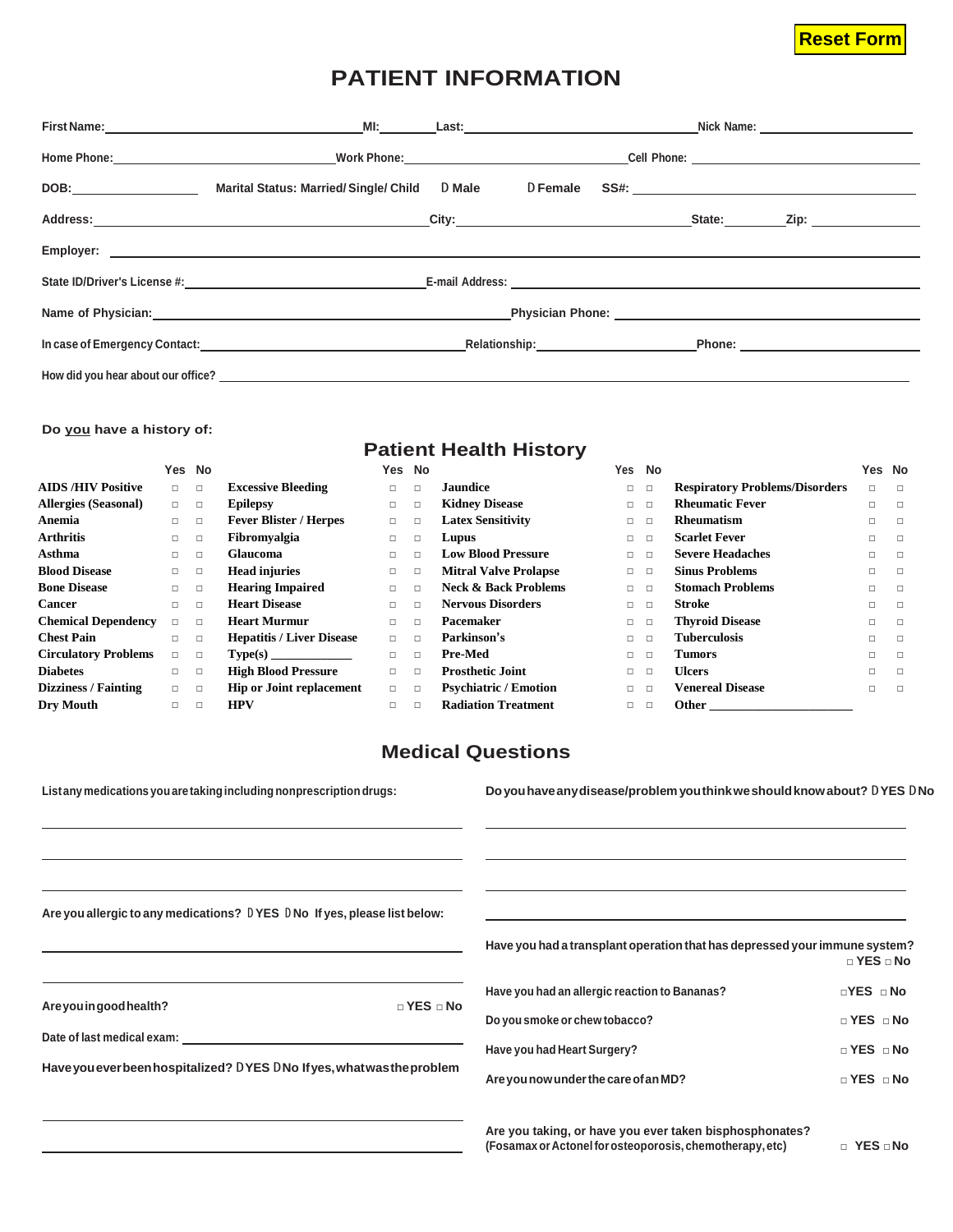| Are you taking birth control pills? | $\Box$ YES $\Box$ No |                                                                                                                                                                                       | Are you nursing/breastfeeding?       | $\neg$ YES $\neg$ No |
|-------------------------------------|----------------------|---------------------------------------------------------------------------------------------------------------------------------------------------------------------------------------|--------------------------------------|----------------------|
| Are you pregnant?                   | $\Box$ YES $\Box$ No | Expected delivery date:                                                                                                                                                               | Is there a possibility of pregnancy? | $\Box$ YES $\Box$ No |
|                                     |                      | NOTE: Antibiotics (such as penicillin) may alter the effect of birth control pills. Consult your physician/gynecologist for assistance regarding additional methods of birth control. |                                      |                      |

Dr. Signature:

Date:

### **Dental History Information**

| Date of last dental visit? The state of the state of last state of last dental visit?        |                      | $\Box$ YES $\Box$ No<br>Do you snore?                                                                      |  |  |  |  |  |
|----------------------------------------------------------------------------------------------|----------------------|------------------------------------------------------------------------------------------------------------|--|--|--|--|--|
|                                                                                              |                      | Do you have problems with bad breath?<br>$\Box$ YES $\Box$ No                                              |  |  |  |  |  |
|                                                                                              |                      | Have you ever had an allergic reactions to a crown, metal filling or                                       |  |  |  |  |  |
| Have you ever had an oral cancer screening?                                                  | $\Box$ YES $\Box$ No | dental appliance?<br>$\Box$ YES $\Box$ No                                                                  |  |  |  |  |  |
|                                                                                              |                      | Have you ever used an electric toothbrush?<br>$\Box$ YES $\Box$ No                                         |  |  |  |  |  |
|                                                                                              |                      | Are your teeth sensitive to hot, cold or pressure?<br>$\Box$ YES $\Box$ No                                 |  |  |  |  |  |
| Do your gums bleed when you brush?                                                           | $\Box$ YES $\Box$ No |                                                                                                            |  |  |  |  |  |
|                                                                                              |                      | On a scale from 1 to 10, with 10 being the highest, how important is your dental                           |  |  |  |  |  |
| Have you or a family member ever been treated for periodontal disease?                       | $\Box$ YES $\Box$ No | health to you?                                                                                             |  |  |  |  |  |
|                                                                                              |                      | $\overline{\mathbf{4}}$<br>5<br>$\mathbf{1}$<br>$\overline{2}$<br>3<br>6<br>$\overline{7}$<br>8<br>9<br>10 |  |  |  |  |  |
| Have you ever had complications from an extraction?                                          | $\Box$ YES $\Box$ No |                                                                                                            |  |  |  |  |  |
|                                                                                              |                      | If you could change something about your smile what would it be:                                           |  |  |  |  |  |
| Have you ever had a popping or clicking near your ear when you chew?                         | $\Box$ YES $\Box$ No | □ Whiter                                                                                                   |  |  |  |  |  |
|                                                                                              |                      | □ Straighter                                                                                               |  |  |  |  |  |
| Are you prone to frequent headaches?                                                         | $\Box$ YES $\Box$ No | $\Box$ Close space                                                                                         |  |  |  |  |  |
| Do you grind or clench your teeth?                                                           | $\Box$ YES $\Box$ No | Replace silver amalgam fillings with tooth<br>colored restorations                                         |  |  |  |  |  |
| Do you have sores, blisters or swelling on your gums lips or cheeks?<br>$\Box$ YES $\Box$ No |                      | $\Box$ repair chipped                                                                                      |  |  |  |  |  |
|                                                                                              |                      | teeth                                                                                                      |  |  |  |  |  |
| Have you ever had orthodontic treatment?                                                     | $\Box$ YES $\Box$ No | $\square$ replace missing teeth                                                                            |  |  |  |  |  |
|                                                                                              |                      | $\square$ less gums showing                                                                                |  |  |  |  |  |
|                                                                                              |                      | □ replace old crowns or caps that don't match                                                              |  |  |  |  |  |

I certify that I have read and understand the questions, above. I acknowledge that my questions have been answered to my satisfaction. I will not hold my dentist or any other members of his/her staff responsible for any errors that I have made in the completion of this form.

Adult/Guardian: I hereby consent to the treatment indicated on my examination form, including the use of any anesthetics, sedatives, or x-rays, as may be deemed **necessary by the doctor.**

**Reviewed by: Date: Dr. Signature: Date:**Reviewed by:

**Patient: Date:**